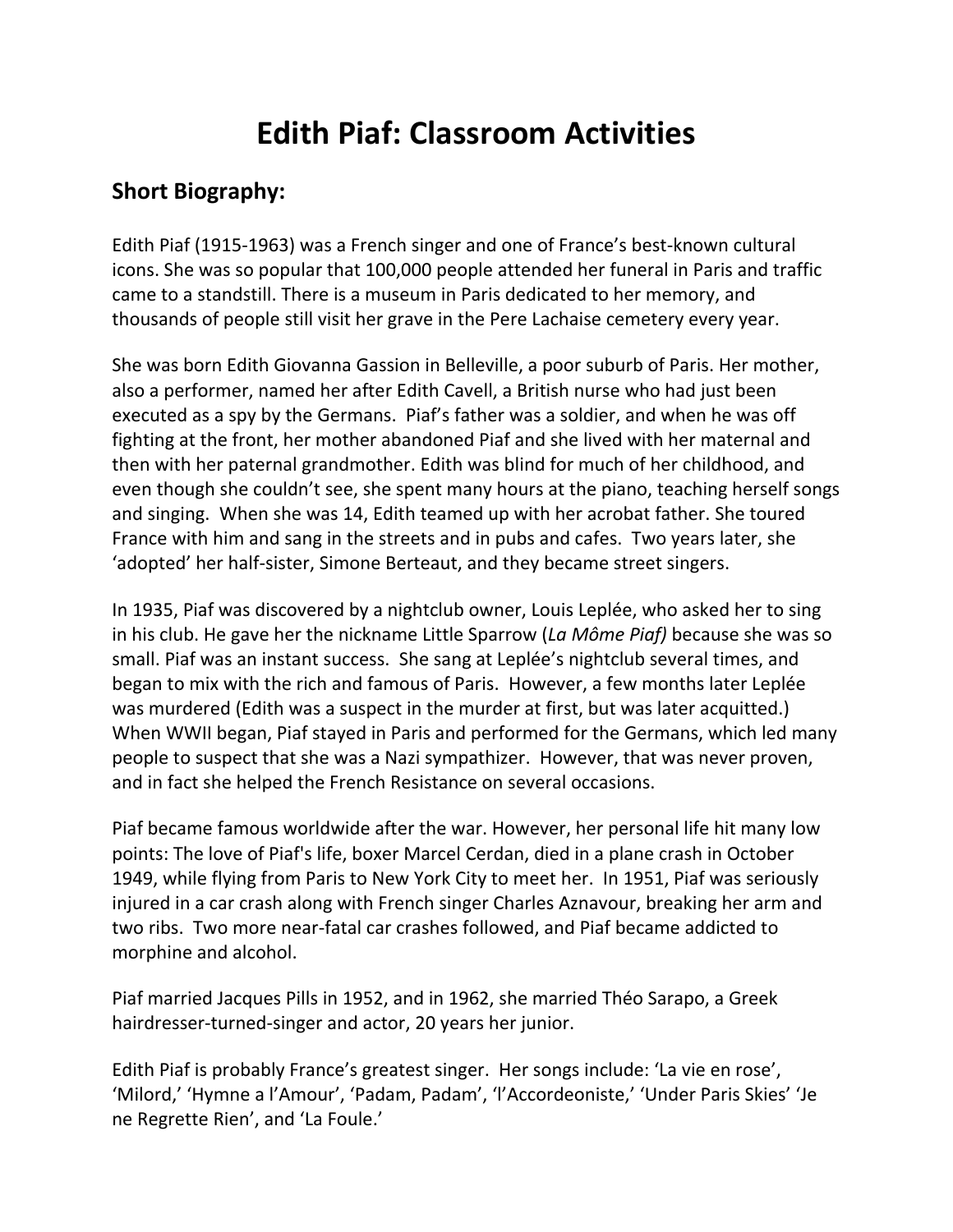### *1- Comprehension Questions*

*The above text can either be read aloud by the teacher, or students can take turns reading it. Then students respond to the following questions – either written or speaking aloud, in English or French.*

- 1- What year was Edith Piaf born?
- 2- What was her real name?
- 3- Who was Edith Piaf named after?
- 4- What did her father do?
- 5- What did her mother do?
- 6- Who raised her?
- 7- What happened to her when she was a child?
- 8- What did she do during WWII?
- 9- What was the name of her sister?
- 10- What happened to Louis Leplée?
- 11- How many times was Piaf married, and what is one interesting thing about each husband?
- 12- How many car crashes did Piaf survive?
- 13- What are two of Edith Piaf's famous songs?
- 14- Do you know anything interesting about Edith Piaf that was not mentioned in this biography?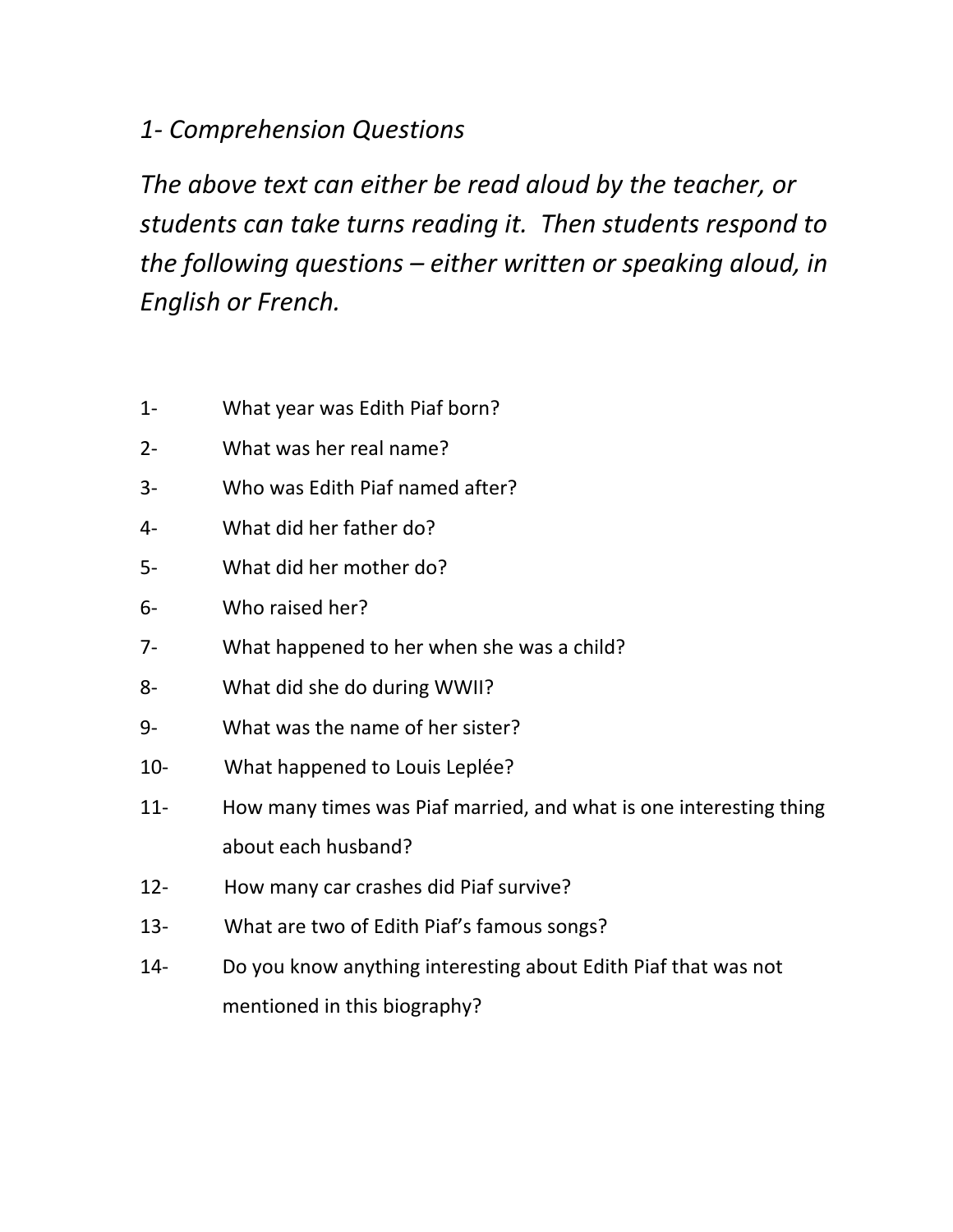### *2- Interviews*

*In this activity, the students form groups of two, with each student interviewing the other. Responses can be in English or French, and can either be written down or spoken aloud.*

*For the first set of questions, students are interviewing each other about Piaf, for the second set of questions, one of the students responds as if she is Edith Piaf:*

#### **QUESTIONS about EDITH PIAF**

- 1. What are three interesting facts about Edith Piaf?
- 2. Would you like to have met Edith Piaf? Why or why not?
- 3. What else would you like to know about Edith Piaf and why?
- 4. What questions would you like to have asked Edith Piaf?
- 5. Why do you think her parents abandoned her? How did this affect her later life?
- 6. Was Edith Piaf happy?
- 7. If Edith Piaf was alive and singing today, would she have still become such a big star?
- 8. \_\_\_\_\_\_\_\_\_\_\_\_\_\_\_\_\_\_\_\_\_\_\_\_\_\_\_\_\_\_\_\_\_\_\_\_\_\_\_\_\_\_\_\_\_\_\_\_\_\_\_

#### **QUESTIONS for EDITH PIAF**

- 1. What was your favorite song? Why?
- 2. What was the hardest part about your life? The best part?
- 3. What was it like, being blind as a little girl?
- 4. Why did you sing so many songs about love?
- 5. Many of your songs are about Paris. Why is Paris such a special city?
- 6. Why were your songs so important to so many people?
- 7. Is it true, that you 'ne regrette rien', or are there things that you do regret?
- 8. \_\_\_\_\_\_\_\_\_\_\_\_\_\_\_\_\_\_\_\_\_\_\_\_\_\_\_\_\_\_\_\_\_\_\_\_\_\_\_\_\_\_\_\_\_\_\_\_\_\_\_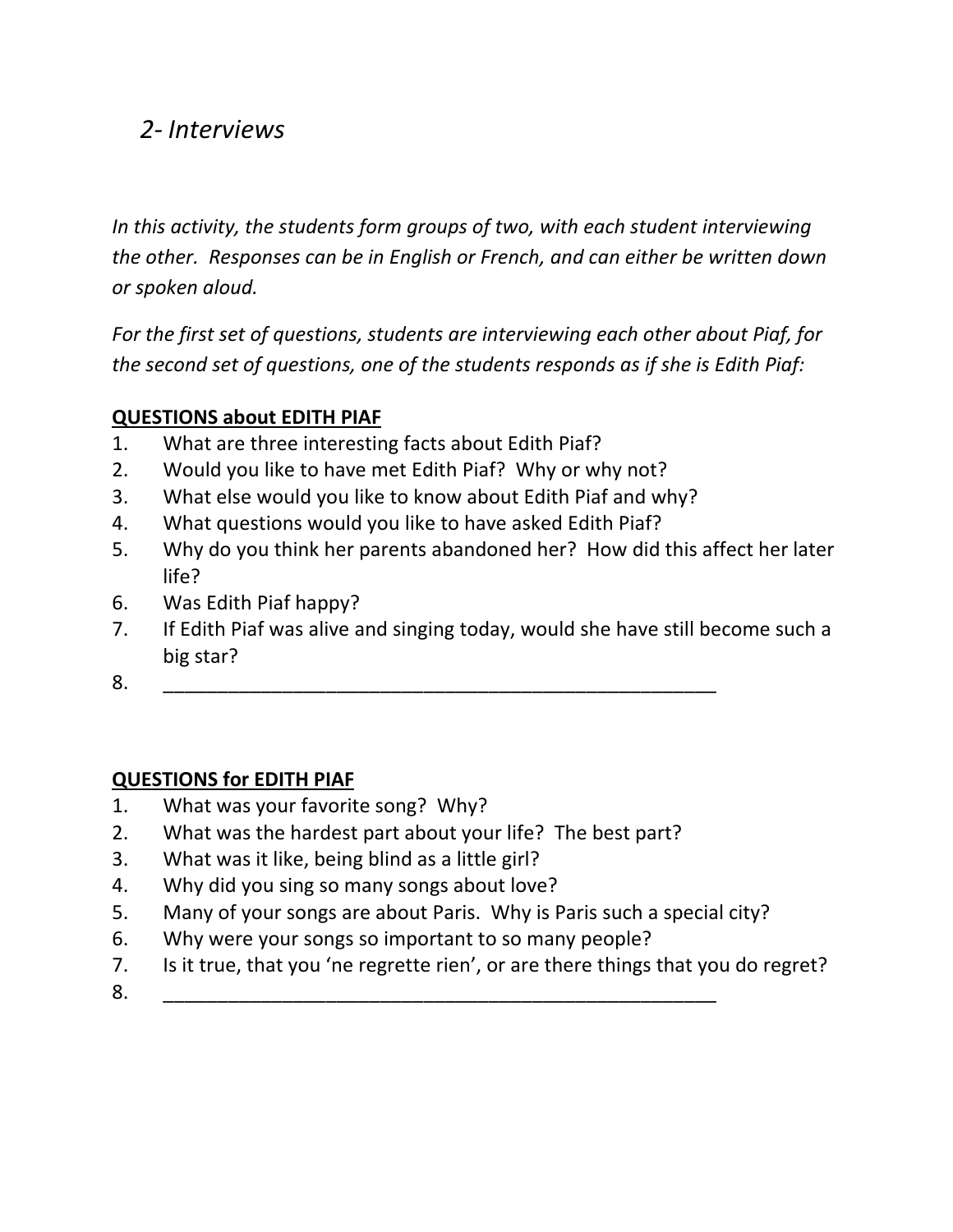## *3- Edith Piaf Poster*

-

Create a poster featuring Edith Piaf. This poster could either:

- Show the different stages of Piaf's life
- Advertise a concert featuring Piaf
- Represent a CD or a record cover for a Piaf recording



For this activity, the text on the poster should be in French. Students should research the historic posters featuring Piaf – how she is represented artistically, as well as her actual image.